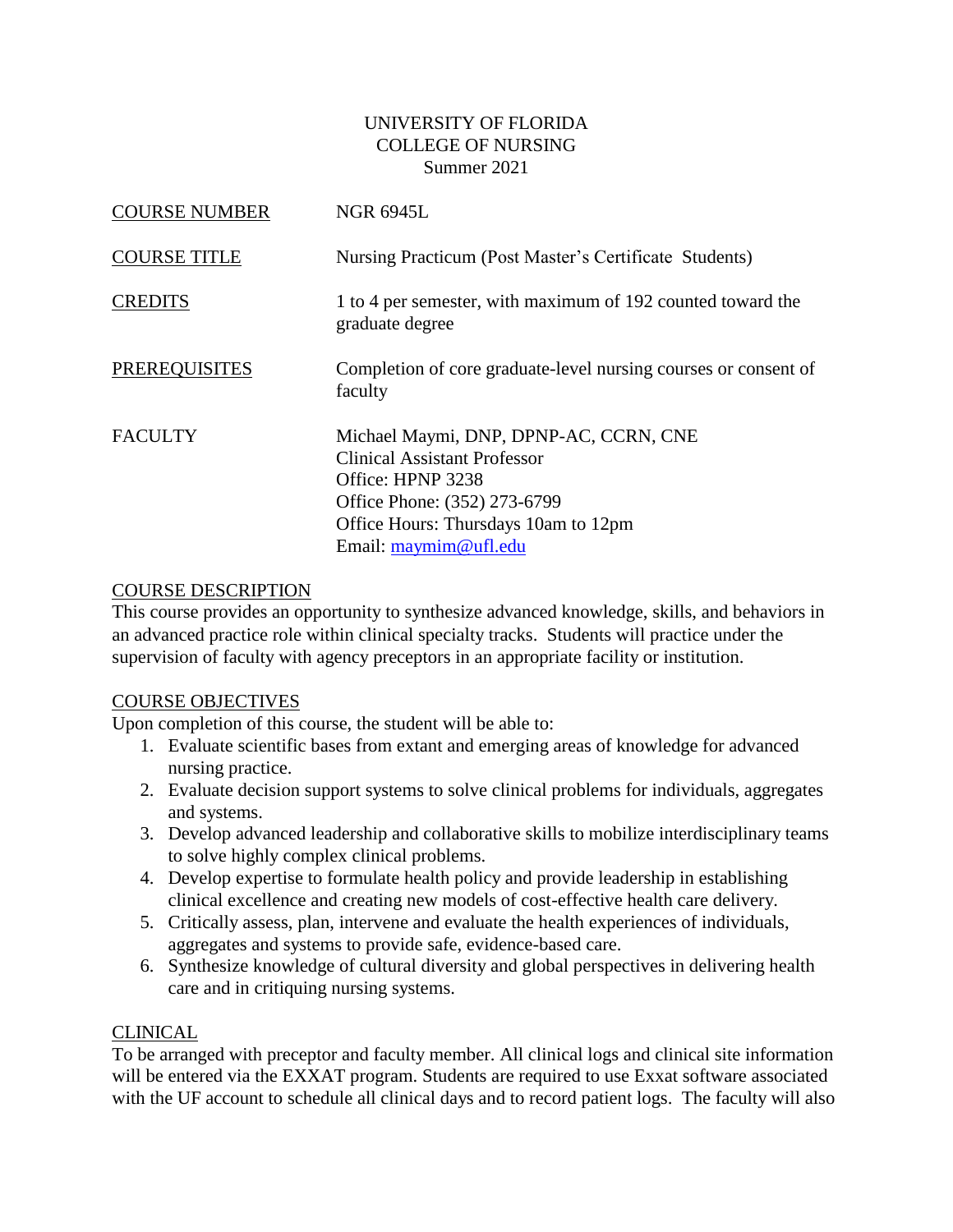use Exxat or otherwise communicate with the student to schedule the site visit. Students are required to submit a written calendar of planned clinical practice dates and times in Exxat prior to beginning the clinical rotation. Any changes to the calendar (dates and times) must be submitted in writing to the course faculty member before the change is planned to occur. Clinical hours accrued without prior knowledge of the faculty member will not be counted toward the total number of clinical hours required for the course. Students must notify preceptor and clinical faculty member of any missed clinical days due to illness.

Students **MUST** have their clinical hours verified by their preceptor at the end of each calendar month. Instructions on how to send the preceptor to approve completed clinical hours are located under Resources in Exxat. Due dates are located in the Weekly Class Schedule.

Students also assess their learning experience using the Clinical Site Assessment Form. The Clinical Site Assessment Form is submitted in Exxat. At the middle of the clinical experience the student completes a self-evaluation. The faculty member completes a student evaluation using the College of Nursing Clinical Evaluation Form.

Exxat clinical log information must be updated weekly. The student has a 7-day window to post each clinical contact. You are required to complete ALL of the data for each case in Exxat.

## For technical problems, you may reach out to the Exxat support team at support@exxat.com

We will have face-to-face instructional sessions in the clinical setting to accomplish the student learning objectives of this course. In response to COVID-19, the following policies and requirements are in place to maintain your learning environment and to enhance the safety of our in-classroom interactions.

- You are required to wear approved face coverings at all times during class and within buildings. Following and enforcing these policies and requirements are all of our responsibility. Failure to do so will lead to a report to the Office of Student Conduct and Conflict Resolution.
- If you are experiencing COVID-19 symptoms (Click here for guidance from the CDC on [symptoms of coronavirus\)](https://www.cdc.gov/coronavirus/2019-ncov/symptoms-testing/symptoms.html), please use the UF Health screening system and follow the instructions on whether you are able to attend class. [Click here for UF Health guidance on](https://coronavirus.ufhealth.org/screen-test-protect/covid-19-exposure-and-symptoms-who-do-i-call-if/)  [what to do if you have been exposed to or are experiencing Covid-19 symptoms.](https://coronavirus.ufhealth.org/screen-test-protect/covid-19-exposure-and-symptoms-who-do-i-call-if/)
- Course materials will be provided to you with an excused absence, and you will be given a reasonable amount of time to make up work. [Find more information in the university](https://catalog.ufl.edu/UGRD/academic-regulations/attendance-policies/)  [attendance policies](https://catalog.ufl.edu/UGRD/academic-regulations/attendance-policies/)
- You are expected to adhere to all policies of the clinical agency to maintain safety such as wearing approved personal protective equipment. It is your responsibility to act in accordance with the UF Health Student COVID-19 Pledge

E-Learning in Canvas is the course management system that you will use for this course. E-Learning in Canvas is accessed by using your Gatorlink account name and password at [http://elearning.ufl.edu/.](http://elearning.ufl.edu/) There are several tutorials and student help link on the E-Learning login site. If you have technical questions call the UF Computer Help Desk at 352-392-HELP or send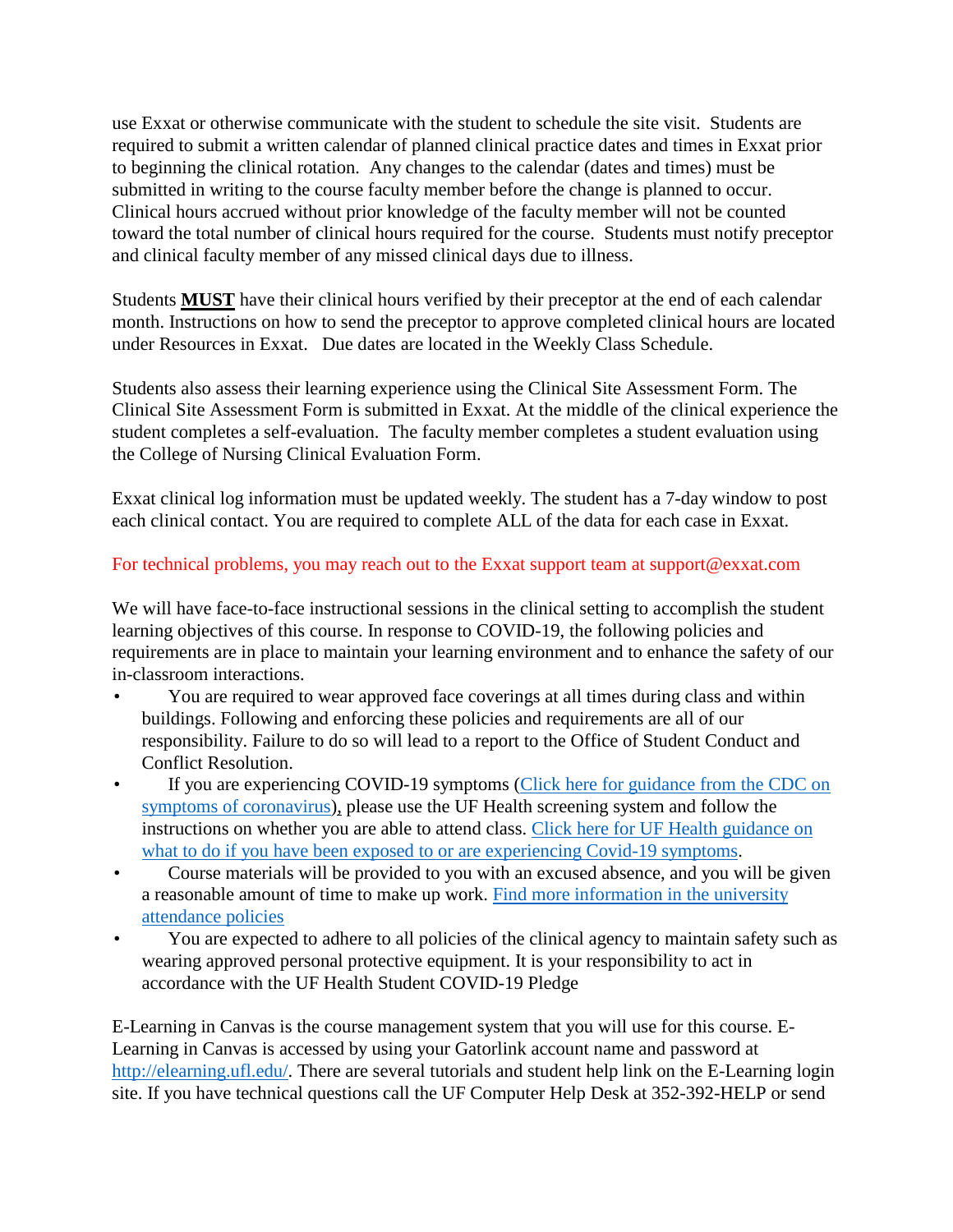email to [helpdesk@ufl.edu.](mailto:helpdesk@ufl.edu)

It is important that you regularly check your Gatorlink account email for College and University wide information and the course E-Learning site for announcements and notifications.

Course websites are generally made available on the Friday before the first day of classes.

#### TEACHING METHOD

Supervision with observation; precepted clinical practice activities with faculty and preceptor evaluation; guided online, synchronous clinical seminar

### LEARNING ACTIVITIES

Direct patient care and clinical documentation.

Supervised onsite clinical practice and online assignments with analysis of selected clients reflecting ongoing and emergent clinical issues; verbal and written reports related to assessment, diagnosis and management plans.

Supervised clinical practice: In DNP Practicum, students prepare to transition to the advanced practice nurse (APN) role and achieve APN clinical competencies. Clinical practice under the supervision of an approved preceptor should include:

• Taking client histories and conducting physical examinations; constructing differential diagnoses and provisional diagnosis; developing treatment plans congruent with evidencebased practice; presenting cases in written and verbal forms to peer groups and interdisciplinary team; writing and dictating activities in an electronic health record; analyzing scholarly works to support diagnostic approaches and treatment plan.

## EVALUATION METHODS/ COURSE GRADE CALCULATION

In DNP Practicum, minimum required clinical practice hours vary dependent on curriculum plan. Minimum Required Clinical Practice Hours: 192 hours

| <b>Evaluation Method</b>  | <b>Course Grade</b> |
|---------------------------|---------------------|
| Focused SOAP Note #1      | S/U                 |
| Focused SOAP Note #2      | S/U                 |
| H&P with Admission Orders | S/U                 |
| <b>Onsite Simulation</b>  | S/U                 |
| <b>Midterm Evaluation</b> | S/U                 |
| <b>Final Evaluation</b>   | S/U                 |

Clinical experiences are evaluated through faculty observation, verbal communication with the student and preceptor, written work, and agency reports using a College of Nursing Clinical Evaluation Form. Faculty reserve the right to alter clinical experiences, including removal from the clinical area, of any student to maintain patient safety and to provide instructional experiences to support student learning.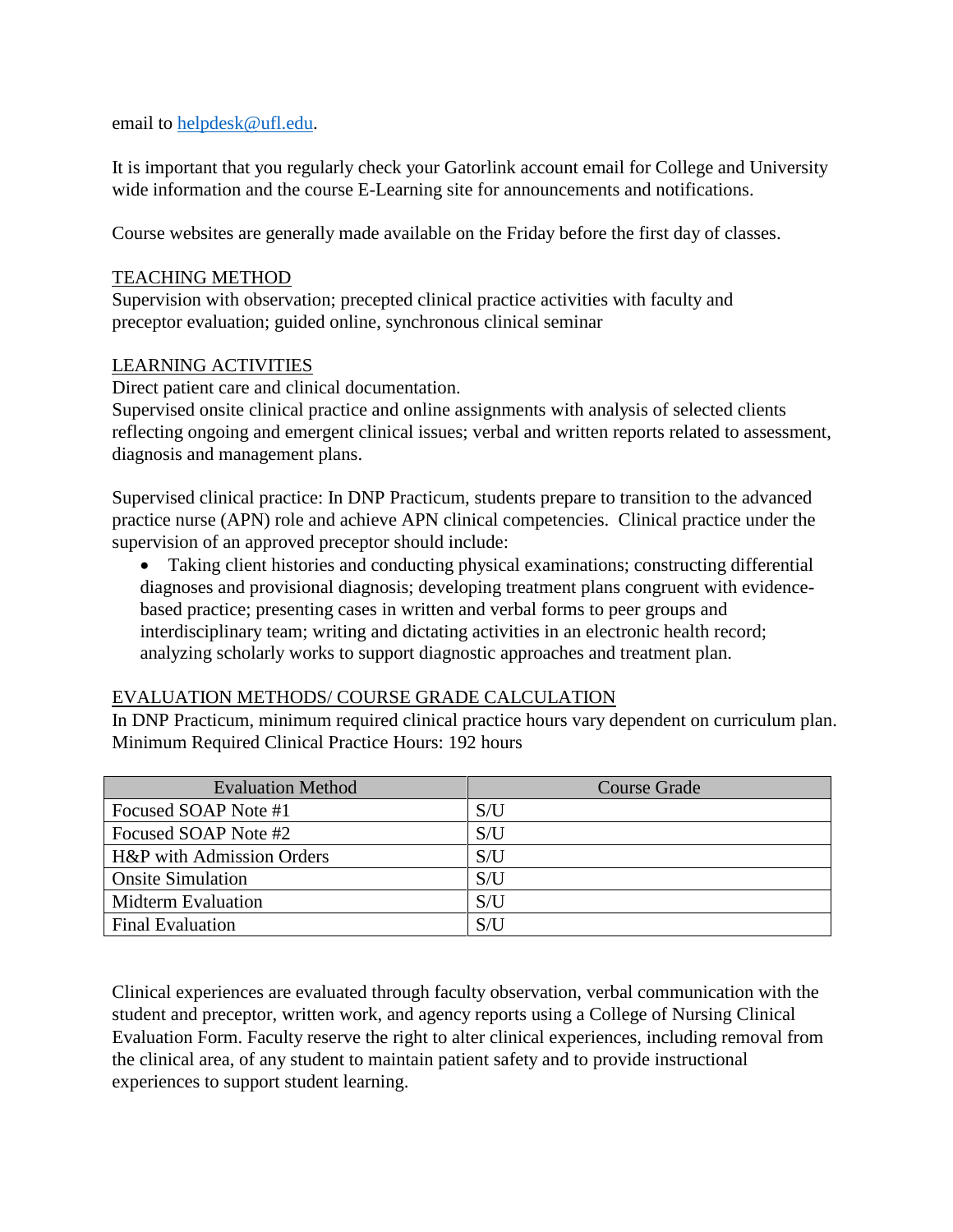Evaluation of clinical competency is based on achievement of course and program objectives using a College of Nursing Clinical Evaluation Form. All areas are to be rated by the preceptor. A rating of Satisfactory represents satisfactory performance and a rating of Unsatisfactory represents unsatisfactory performance. **The student must achieve a final rating of Satisfactory by a preceptor and faculty in each area by completion of the semester to achieve a passing grade for the course.** A rating of less than satisfactory in any of the areas at semester end will constitute an Unsatisfactory (U) course grade.

The faculty member will hold evaluation conferences with the student and clinical preceptor at each site visit via Zoom. Rotation evaluation conferences will be made available to each student. All Zoom conferences with the faculty member are mandatory and will be held at a designated time agreed upon by faculty, preceptor and student. A student may request additional conferences at any time by contacting the clinical faculty. **Final evaluation conferences with the faculty member are mandatory** and will be held during the last week of each clinical rotation. A student may request additional conferences at any time by contacting the clinical faculty.

In order to earn a grade of Satisfactory for Professionalism Competency of the evaluation, students must meet **ALL** criteria on the evaluation form **AND**:

- 1. Ensure they upload a full months schedule of clinical in advance. Once the semester begins the May and June schedule must be uploaded in Exxat.
- 2. **ALL** hours must be verified by the preceptor at the end of each month.
- 3. Patient care logs are to be completed within **7 days** of the clinical experience.

If you cannot meet these criteria, you must schedule time with the course faculty to discuss further and to develop a plan.

At the completion of the clinical rotation, the student completes a self-evaluation and the faculty member completes a student evaluation using the College of Nursing Clinical Evaluation Form.

# CLASS ATTENDANCE AND MAKE UP POLICY

Clinical hours must be completed within the semester timeframe. Students submit a written calendar of planned clinical practice dates and times prior to beginning the clinical rotation. Changes to the calendar (dates and times) must be submitted in writing to the course faculty before the change is planned to occur. Clinical hours accrued without prior knowledge of the faculty will not be counted toward the total number of clinical hours required for the course. Students must notify preceptor and clinical faculty of any missed clinical days due to illness. For additional details, please see [Student Handbook](https://nursing.ufl.edu/wordpress/files/2019/08/2019-Student-Handbook.pdf) (Clinical Courses for DNP Students)

Any make up clinical days must be pre-arranged with faculty and approved by the clinical preceptor. Make-up seminars are not available. The student should notify the faculty member in advance if an illness or emergency affects seminar attendance. Faculty will consider such situations on a case-by-case basis. For additional information about absences, students should refer to attendance policies outlined in the [Student Handbook](https://nursing.ufl.edu/wordpress/files/2019/08/2019-Student-Handbook.pdf) (see Attendance).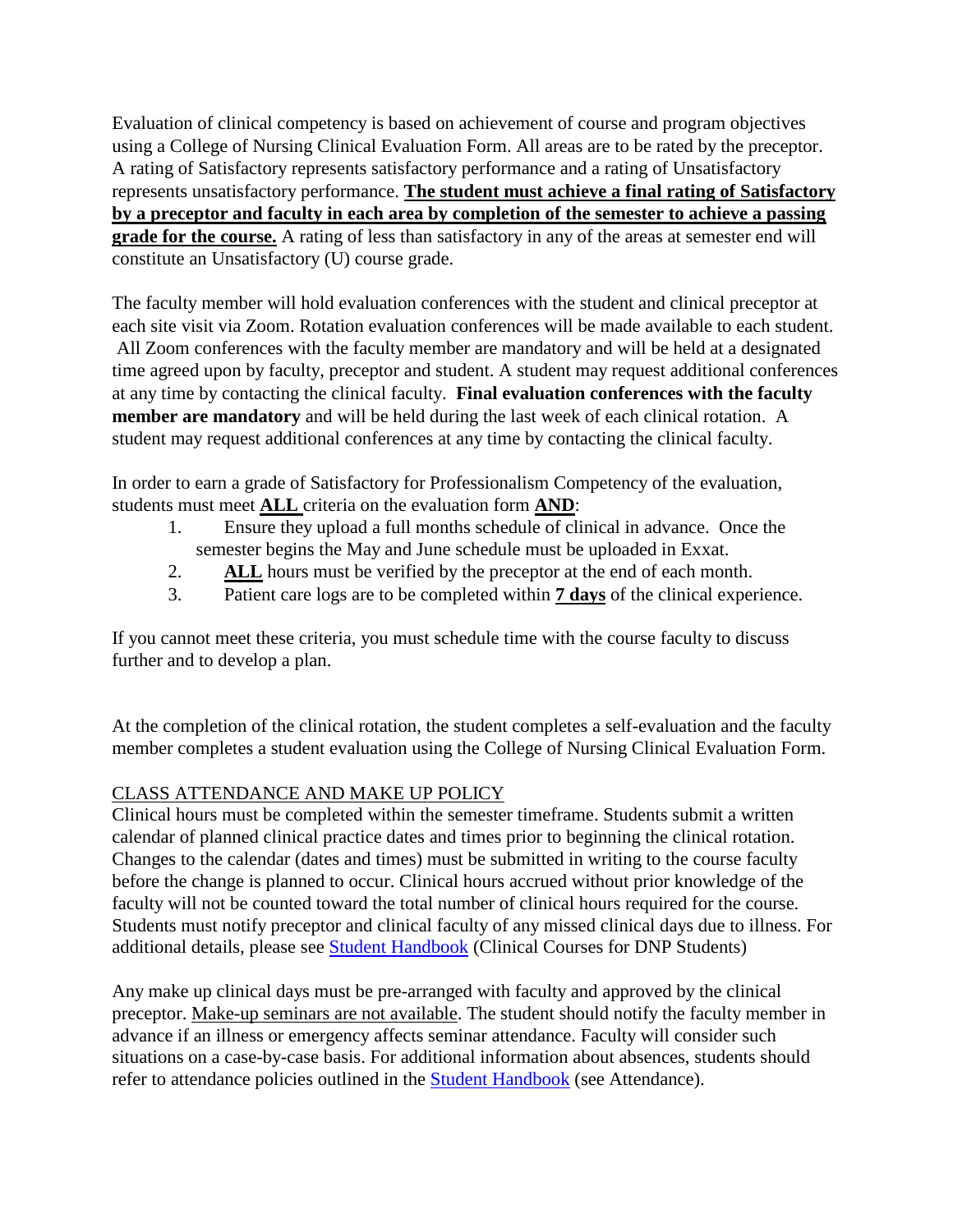Requirements for class attendance and make-up exams, assignments, and other work in this course are consistent with university policies that can be found at: <https://catalog.ufl.edu/graduate/regulations/#text>

# GRADING SCALE

- S Satisfactory
- U Unsatisfactory

For more information on grades and grading policies, please refer to University's grading policies:<https://catalog.ufl.edu/graduate/regulations/>

# COURSE EVALUATION

Students are expected to provide professional and respectful feedback on the quality of instruction in this course by completing course evaluations online via GatorEvals. Guidance on how to give feedback in a professional and respectful manner is available at [https://gatorevals.aa.ufl.edu/students/.](https://gatorevals.aa.ufl.edu/students/) Students will be notified when the evaluation period opens, and can complete evaluations through the email they receive from GatorEvals, in their Canvas course menu under GatorEvals, or via [https://ufl.bluera.com/ufl/.](https://ufl.bluera.com/ufl/) Summaries of course evaluation results are available to students at [https://gatorevals.aa.ufl.edu/public-results/.](https://gatorevals.aa.ufl.edu/public-results/)

# ACCOMMODATIONS DUE TO DISABILITY

Students with disabilities requesting accommodations should first register with the Disability Resource Center (352-392-8565,<https://disability.ufl.edu/> ) by providing appropriate documentation. Once registered, students will receive an accommodation letter which must be presented to the instructor when requesting accommodation. Students with disabilities should follow this procedure as early as possible in the semester.

## PROFESSIONAL BEHAVIOR

The College of Nursing expects all Nursing students to be professional in their interactions with patients, colleagues, faculty, and staff and to exhibit caring and compassionate attitudes. These and other qualities will be evaluated during patient contacts and in other relevant settings by both faculty and peers. Behavior of a Nursing student reflects on the student's individual's ability to become a competent professional Nurse. Attitudes or behaviors inconsistent with compassionate care; refusal by, or inability of, the student to participate constructively in learning or patient care; derogatory attitudes or inappropriate behaviors directed at patients, peers, faculty or staff; misuse of written or electronic patient records (e.g., accession of patient information without valid reason); substance abuse; failure to disclose pertinent information on a criminal background check; or other unprofessional conduct can be grounds for disciplinary measures including dismissal.

*As students in the health professions at UF Health, you are expected to promote safety and a culture of care and concern for each other and for patients. Across our academic health center's missions of research, teaching and patient care, nursing students must lead by example and take individual responsibility for modeling healthy habits and behaviors to minimize the spread of COVID-19. Failure to comply with the established public health measures, both on and off campus, is considered a serious breach of professional conduct***.**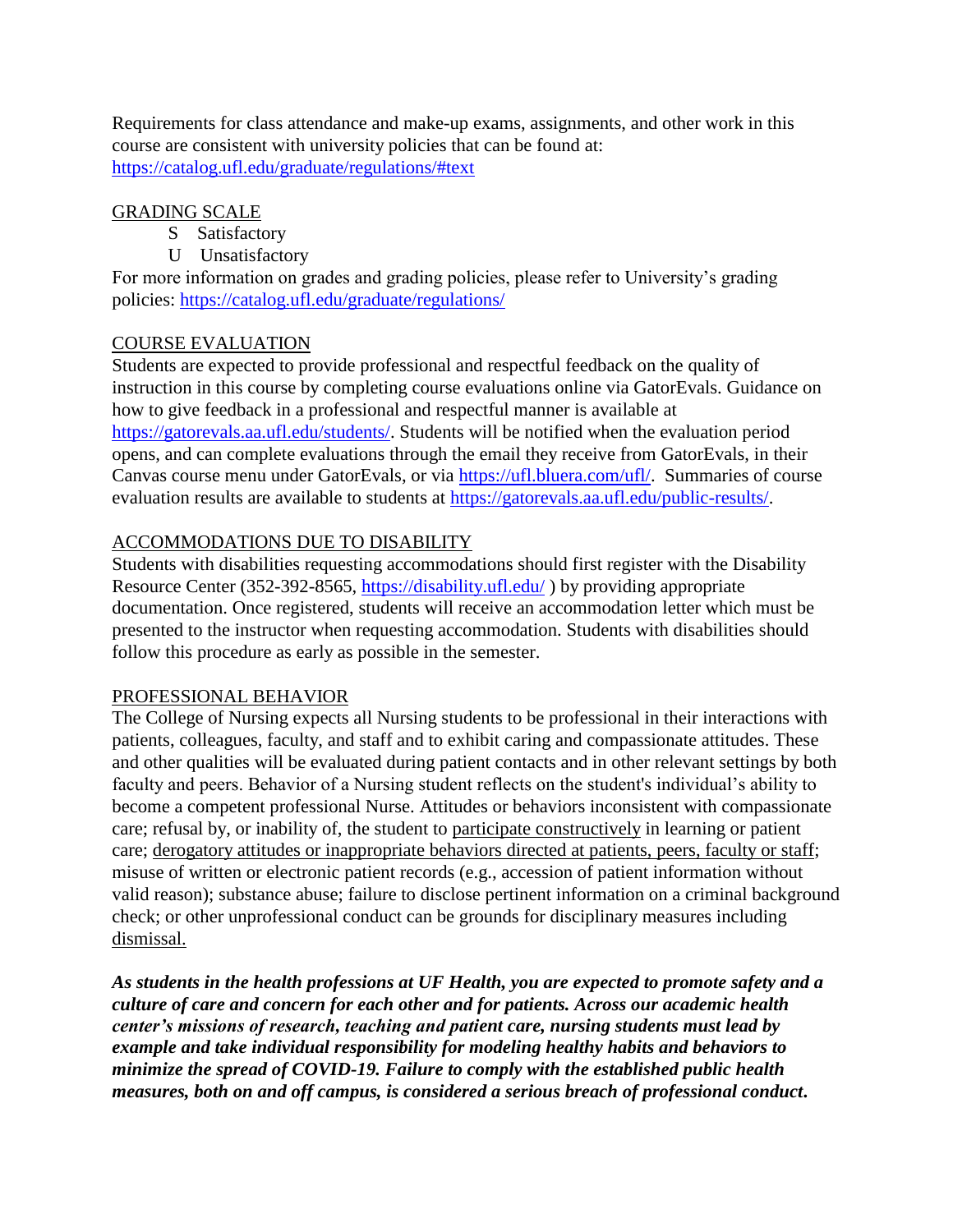# UNIVERSITY POLICY ON ACADEMIC MISCONDUCT

Academic honesty and integrity are fundamental values of the University community. Students should be sure that they understand the UF Student Honor Code at <https://sccr.dso.ufl.edu/policies/student-honor-code-student-conduct-code/> . Students are required to provide their own privacy screen for all examination's administered to student laptops. No wireless keyboards or wireless mouse/tracking device will be permitted during examinations.

# UNIVERSITY AND COLLEGE OF NURSING POLICIES

Please see the College of Nursing website for student policies [\(http://students.nursing.ufl.edu/currently-enrolled/student-policies-and-handbooks/\)](http://students.nursing.ufl.edu/currently-enrolled/student-policies-and-handbooks/) and a full explanation of each of the university policies – [\(http://students.nursing.ufl.edu/currently](http://students.nursing.ufl.edu/currently-enrolled/course-syllabi/course-policies)[enrolled/course-syllabi/course-policies\)](http://students.nursing.ufl.edu/currently-enrolled/course-syllabi/course-policies) UF Grading Policy Religious Holidays Counseling and Mental Health Services Student Handbook Faculty Evaluations Student Use of Social Media

## REQUIRED TEXTBOOKS

Nachtsheim Bolick B., Reuter-Rice, K., Madden, M.A., & Severin, P.N. (2021). *Pediatric acute* 

*care: A Guide for Interprofessional Practice 2nd Edition.* St. Louis, M: Jones and

Bartlett Learning. ISBN: 9780323673327

Takemoto, C.K, Hodding, J.H., & Krause, D.M. (2019). *Pediatric & neonatal dosage handbook.* 

26th edition. Philadelphia: Walters Kluwer. ISBN: 9781591953746.

And all other texts used in NGR 6311 and NGR 6301.

## RECOMMENDED TEXTBOOKS

Kleinman, K. McDaniel, L., & Molloy, M. (2021) *The Harriet Lane Handbook 22nd Edition.* 

Philadelphia PA, Elsevier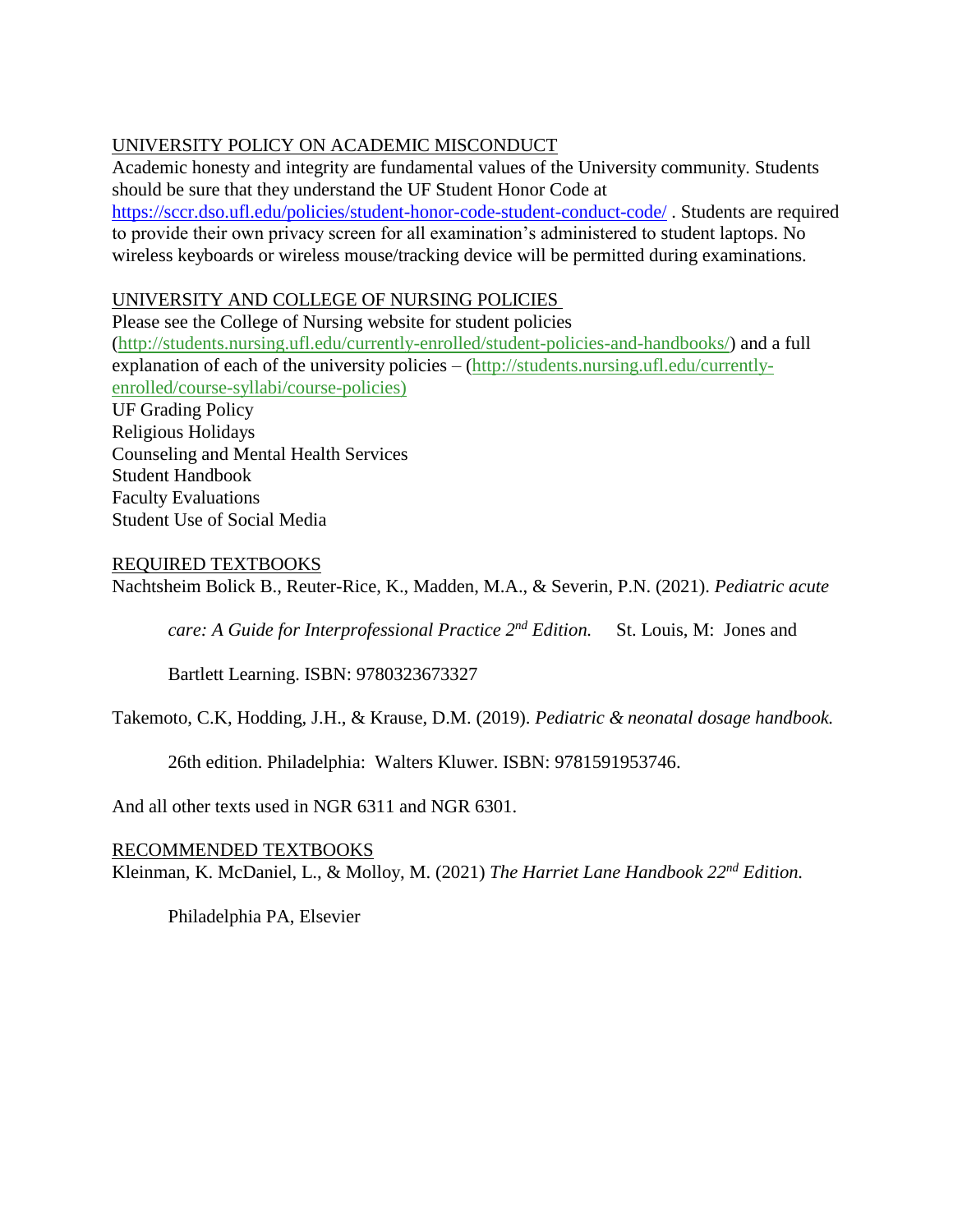### **Summer 2021 NGR 6945L Course Calendar**

Online Clinical Documentation and Site Visits:

- All clinical hours, patient logs, and evaluations will be completed via Exxat.
- Each student is responsible for entering clinical dates and hours into Exxat. Those clinical dates/hours must be sent to their clinical site preceptor for approval.
- All clinical hours will be verified/logged by clinical site preceptor via Exxat.
- Students are responsible for 3-4 patient logs each clinical date.
- Site visits via Zoom will be completed by faculty at least once per semester/as needed. The clinical preceptor should plan to be present for Zoom site visits.

| Date                                     | Topic/Evaluation<br>Assignments                                                    |                                                                                                    |  |  |
|------------------------------------------|------------------------------------------------------------------------------------|----------------------------------------------------------------------------------------------------|--|--|
| Week 1<br>May 10-16                      |                                                                                    | <b>Submit calendar of clinical</b><br>activities for at least the                                  |  |  |
|                                          | <b>Course Orientation</b>                                                          | <b>first month prior to 1st</b><br>clinical day                                                    |  |  |
|                                          | Clinical activities as scheduled                                                   | Document clinical hours<br>(time sheet) and patient logs<br>in Exxat                               |  |  |
| Week 2<br>May 17-23                      | Clinical activities as scheduled                                                   | Document clinical hours<br>(time sheet) and patient logs<br>in Exxat                               |  |  |
| Week 3<br>May 24-30                      | Clinical activities as scheduled                                                   | Document clinical hours<br>(time sheet) and patient logs<br>in Exxat                               |  |  |
|                                          | Focused SOAP Note #1 Due May 30, 2021                                              | Preceptor must approve first<br>month clinical Hours in Exxat<br>by May 31, 2021                   |  |  |
| Week 4<br>5/31 Holiday<br>June $1-6$     | Clinical activities as scheduled                                                   | Document clinical hours<br>(time sheet) and patient logs<br>in Exxat                               |  |  |
| Week 5<br>June 7-13                      | Clinical activities as scheduled                                                   | Document clinical hours<br>(time sheet) and patient logs<br>in Exxat                               |  |  |
| Week 6<br>June 14-20                     | Clinical activities as scheduled<br>H&P with Admission Orders Due June 20,<br>2021 | Document clinical hours<br>(time sheet) and patient logs<br>in Exxat<br>Mid Term Evals Due June 20 |  |  |
| June 21-27                               | <b>Summer Break</b>                                                                |                                                                                                    |  |  |
| Week 7<br>June 28-July<br>$\overline{4}$ | Clinical activities as scheduled                                                   | Document clinical hours<br>(time sheet) and patient logs<br>in Exxat                               |  |  |